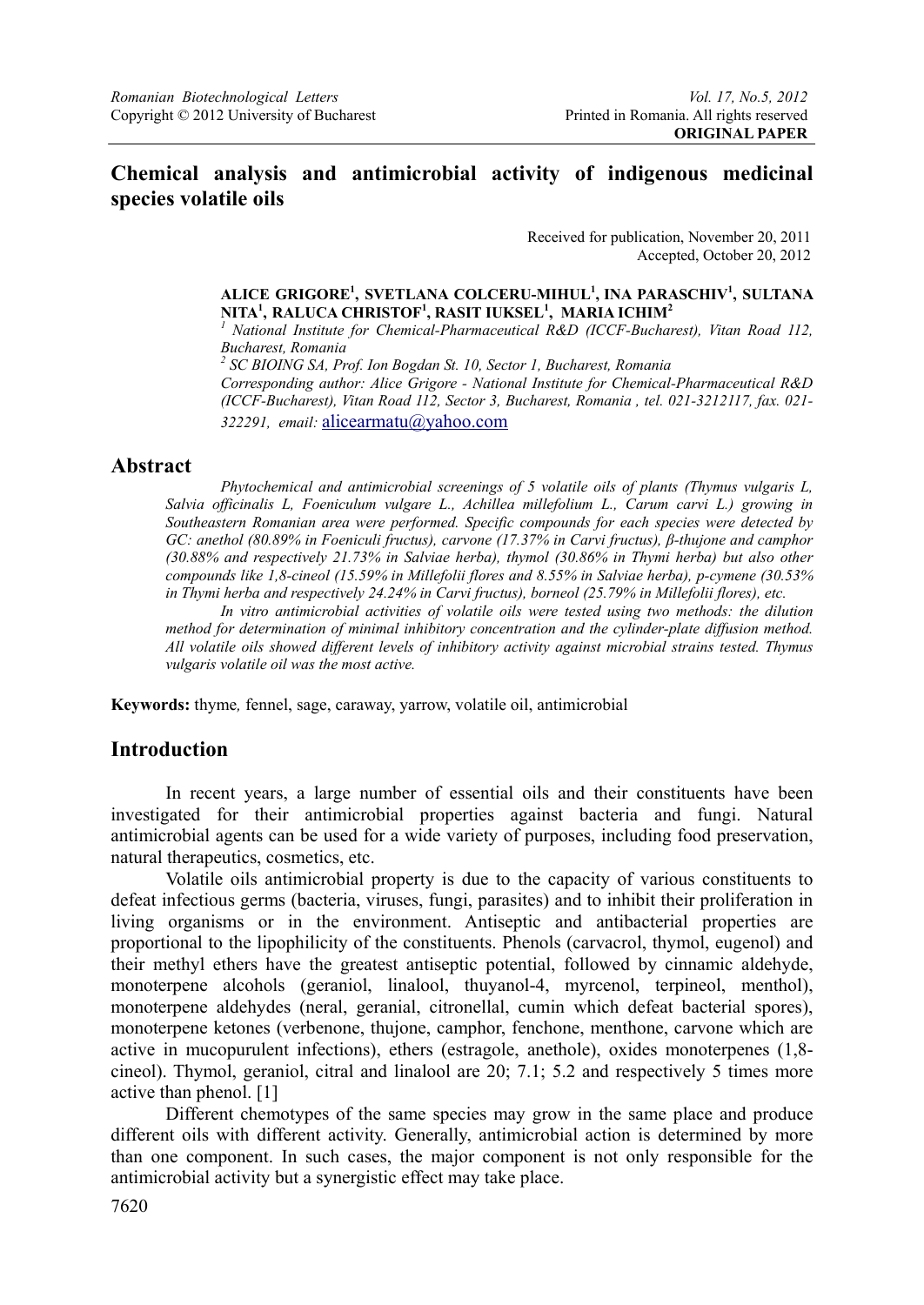Monoterpene R(+) limonene accompanies carvone in *Carum carvi* L (caraway) fruit volatile oil, with the ratio of both main components varying from 3:2 up to 3:1, depending on variety of plant and storage conditions. Many physiologically active constituents identified in *Carum* fruits are low molecular weight monoterpenes with oxygen-containing functional groups.[2]

*Salvia officinalis* L. (sage) is considered to have the highest volatile oil yield among *Salvia* species. The major components of the volatile oil of *S. officinalis* are α- and ß-thujones; at least two chemotypes of *S. officinalis* exist, one with a low a-thujone content (4–8%) and another with a relatively high content  $(16-32\%)$ . A decrease in the  $\alpha$ -thujone content, with a corresponding increase in the relative amount of camphor is related to leaf age. [3]

 The most abundant volatile constituents in *Foeniculum vulgare* L (fennel) fruits are trans-anethole, estragole, limonene and fenchone, compounds with well-known antimicrobial potential [4]

 The quantitatively most important components of *Achillea millefolium* L. (yarrow) are sabinene, β-pinene, 1,8-cineole, linalool, α- si β-thujone, camphor, borneol, bornyl acetate, (E)-β-caryophyllene, germacrene D, β-bisabolol, δ-cadinol, chamazulene etc. A recent study shows that yarrow samples from Estonia, Hungary, Greece, Moldavia, Latvia, Lithuania and Germany contain high amounts of monoterpenes and chamazulene. The oils from France, Belgium, Russia, Armenia, Spain and Italy are rich in oxygenated monoterpenes and contain a little amount of chamazulene. The vegetal materials from Greece, Estonia, Moldavia and Scotland are rich also in sesquiterpenes. [5] In *A. millefolium* growing in Romania, the main components of the monoterpene fraction of the oils are 1.8 cineol, camphor, and borneol.[6]

 Several studies have focused on the antimicrobial activity of the volatile oil of *Thymus vulgaris* L. (thyme) and showed that thymol and carvacrol seem to play an outstanding role. These terpene phenols join to the amine and hydroxylamine groups of the proteins of the bacterial membrane altering their permeability and resulting in the death of the bacteria. Antibacterial activity is also observed for the aliphatic alcohols, especially geraniol, and ester components. In some cases, esters are more active than their corresponding free alcohols, but sometimes less active (7)

The current work presents an evaluation of antimicrobial activity of volatile oils from aromatic and medicinal plants from Romania and their inhibitory effect against various microbial strains (one species of Gram positive and two species of Gram negative bacteria, one species of fungus, one species of yeast).

## **Materials and methods**

#### *Plant material*

 *Thymus vulgaris* L. (Thymi herba), *Foeniculum vulgare* L. (Foeniculi fructus), *Salvia officinalis* L. (Salviae herba), *Carum carvi* L. (Carvi fructus) - dried and milled plant material was obtained from indigenous crop (Southeastern area).

#### *Chemicals*

 Reference compounds - p-cymene, camphene, thymol, carvacrol, linalool, borneol, cineole, terpinyl acetate, geraniol, terpineol, caryophyllene, thujone, anethol were purchased from *Sigma Aldrich-Fluka*. Growth media (Sabouraud, Tryptic soy agar, peptone water) were purchased from *Fluka*. McFarland standard was provided by *BioMerieux, France*. All other chemicals were analytical grade reagents.

#### *Extraction of volatile oil by steam distillation*

Romanian Biotechnological Letters, Vol. 17, No. 5, 2012 7621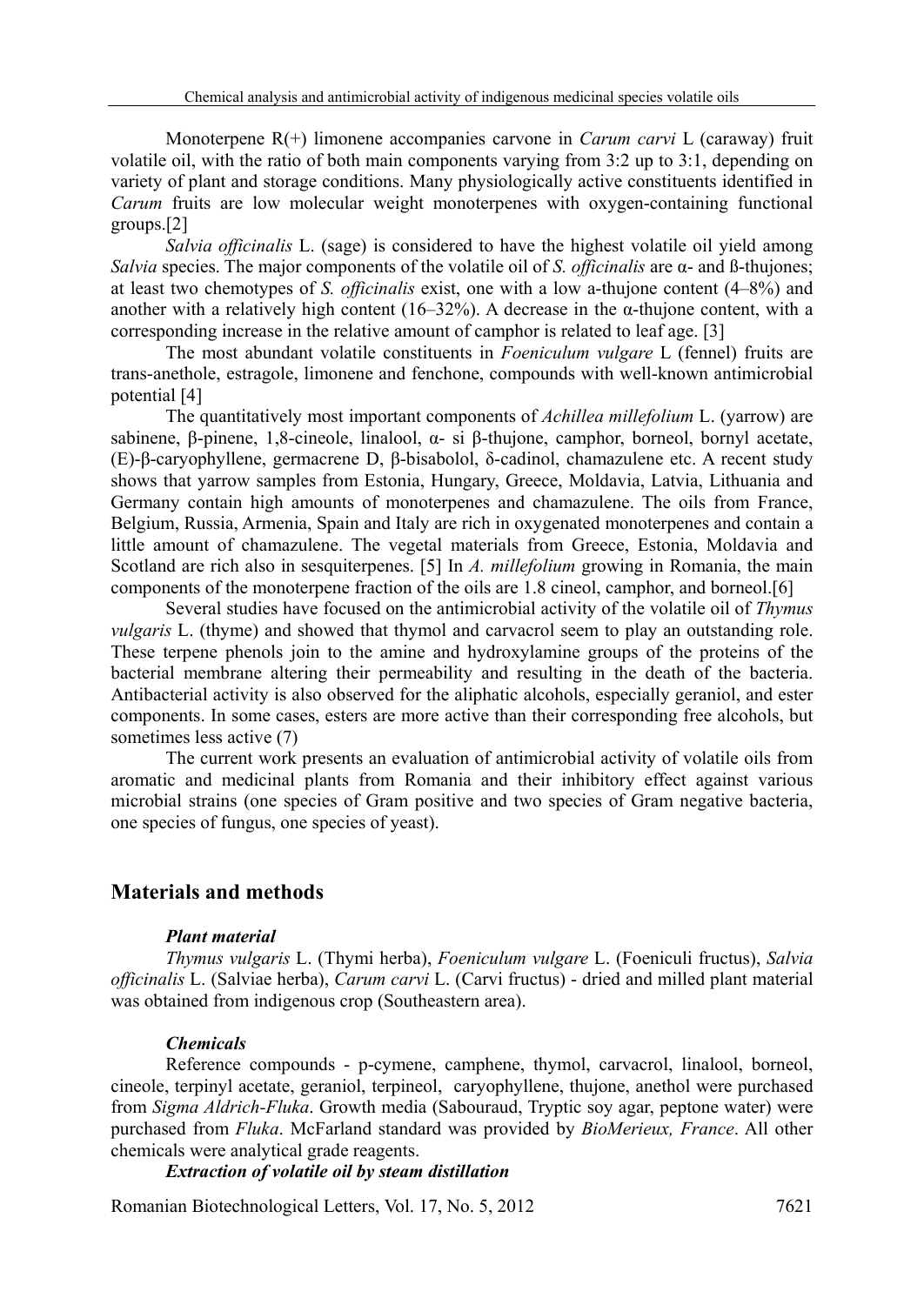The steam distillation was done using a Neoclevenger system: In 5 L round bottom glass flask were added 200 g dried thyme/ sage herba or yarrow flowers and 2 L (vegetal material/ extraction solvent rate =  $1/10$  (m/v). The mixture was left under reflux for 5 hours. Volatile oil was collected and kept in cool and dark place until use.

 For fennel and caraway fruits 1kg vegetal material and 7.5L distilled water (vegetal material/ extraction solvent rate =  $1/7.5$  (m/v) in a 10L glass flask were used. The extraction conditions were the same as for the above mentioned species.

#### *Gas chromatographic analysis (GC)*

 GC analysis was carried out by using an Agilent 6890N gas chromatograph equipped with a FID detector, 7683B autosampler and a capillary column HP 5 (30m x  $0.32$ mm; film thickness 0.25 $\mu$ m). The injector and detector temperatures were kept at 250 $^{\circ}$ C and 280 $^{\circ}$ C, respectively. Nitrogen was used as carrier gas, a flow rate of 2mL/min; oven temperature programmed was 40-200 $^{\circ}$ C at a rate of  $5^{\circ}$ C/min. respectively. Identification of the main components was carried out by the comparison of the GC retention times against those of the reference standards.

#### *Test organisms*

 The organisms used comprised of two Gram-negative organisms (*Escherichia coli* ATCC 8739 and *Pseudomonas aeruginosa* ATCC 9027), a Gram-positive bacterium (*Staphylococcus aureus* ATCC 25923), a fungus (*Candida albicans* ATCC10231) and a yeast (*Aspergillus niger* ATCC 16404). The test organisms were purchased from *Microbiologics, MediMark Europe*.

#### *Inoculum preparation*

 To achieve a vegetative form of the test microorganism, bacterial strains were activated in the appropriate culture medium and incubated for 18-24 hours at 30-35°C. In the case of microorganisms which were used in a sporulate form (fungus), the strain was activated in the thermostat for 7 days at 20-25°C. The turbidity of actively growing microbial suspension was adjusted to match the turbidity standard of 0.5 McFarland units. This turbidity was equivalent to approximately  $10^8$  colony-forming units per milliliter (CFU/ml).

#### *Antimicrobial assay*

*In vitro* antimicrobial activities of volatile oils were tested using two methods: the dilution method for determination of minimal inhibitory concentration and the cylinder-plate diffusion method.

 Minimal Inhibitory Concentration (MIC) was determined using the method of progressive dilutions in liquid media containing  $0.25\%$  to  $2\%$  (D1=2%; D2=1%; D3=0,5 %; D4=0,25%) of the compound being tested. Each solution was inoculated with 0.2 mL of one of the microbial strain cultures previously prepared to achieve a concentration of  $10^4$ - $10^5$ cfu/ml. The inoculated solutions were incubated for 18-24 h at 30-35°C. After incubation, the microbial turbidity was estimated. 30% ethylic alcohol in distilled water was used as control and growth medium alone was used as blank and tested for each microbial strain.

7622 Romanian Biotechnological Letters, Vol. 17, No. 5, 2012 The antimicrobial activities of the extracts were determined by the cylinder-plate diffusion method according to Romanian Pharmacopoeia X/2000 edition (8). Tryptic soy agar was used for the antibacterial activity test and Sabouraud medium was used for the antifungal activity test. Under aseptic conditions in the biosafety chamber, inoculum was added to culture media to achieve  $10^6$  CFU/ml and 15 ml of each medium was dispensed into presterilized Petri dishes. Four sterile stainless steel cylinders of 8 mm diameter were put in the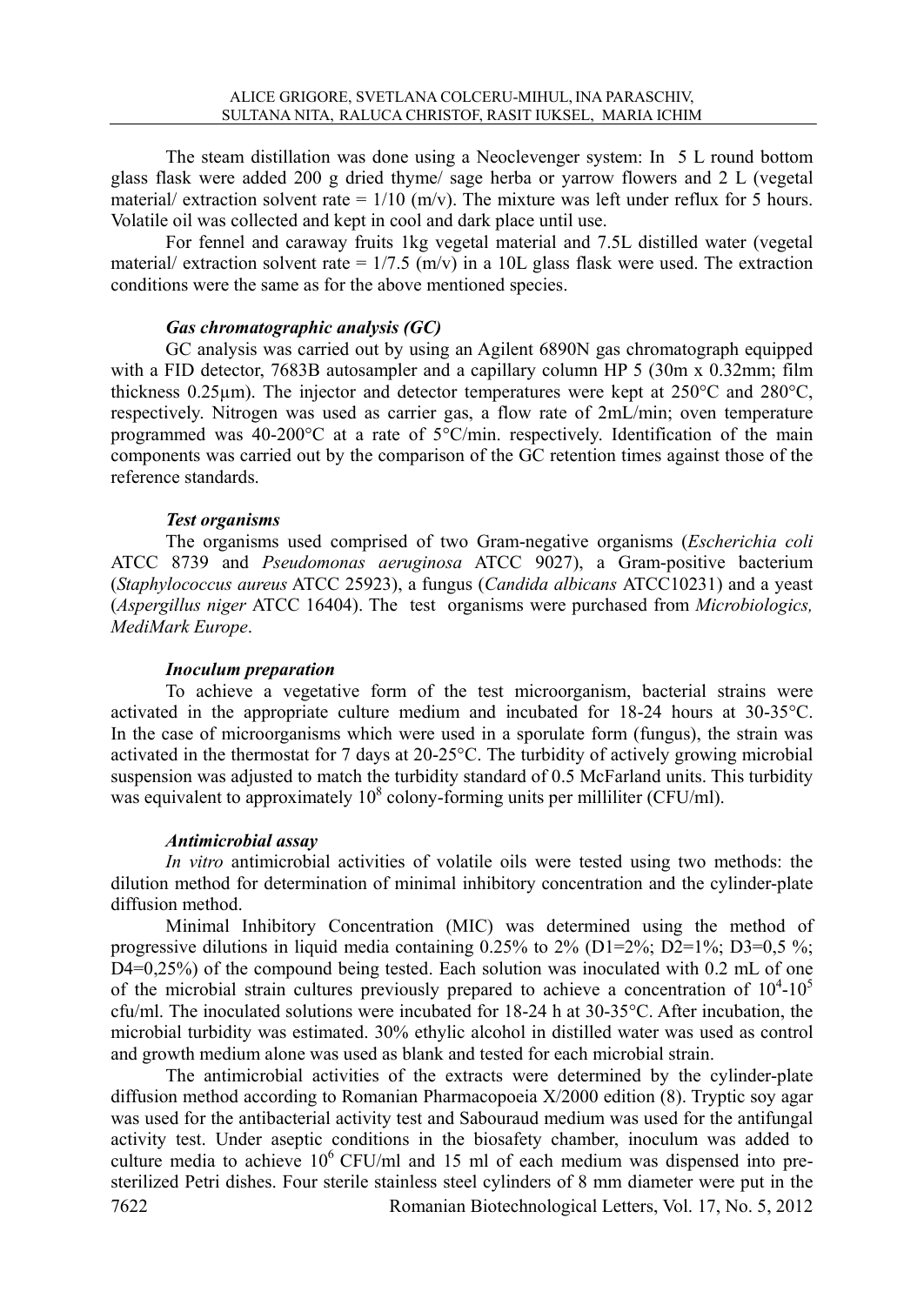solid medium and completely filled with the test solutions (0.2ml/cylinder, duplicate samples). The plates were incubated for 18 h at 35-37°C. The mean value obtained for the four cylinders was used to calculate the zone of growth inhibition of each sample.

Antimicrobial activity depending on the diameter of inhibition was noted as follows:

<10 mm - no antimicrobial activity

10-15 mm – weak antimicrobial activity

16-20 mm - moderate antimicrobial activity

20mm >- certain antimicrobial activity

## **Results and discussions**

Volatile oil yields obtained by steam distillation were: 0,45% for Millefolii flos; 1% for Salviae herba; 2.64% for Carvi fructus; 1,8% for Foeniculi fructus and 0.8% for Thymi herba*.* 

#### *GC analysis*

 28 compound were identified in the 5 tested volatile oils. Table 1 shows the GC analysis of the volatile oil obtained by steam distillation (sample dilution: 1% in methanol). *Thymus vulgaris* volatile oil analysis was published previously (9)

| Nr. | <b>Retention</b> | Compound            | Millefolii               | Foeniculi                | Carvi                    | <b>Salviae</b>               | Thymi          |
|-----|------------------|---------------------|--------------------------|--------------------------|--------------------------|------------------------------|----------------|
|     | time             |                     | herba                    | fructus                  | fructus                  | herba                        | herba          |
|     | (min)            |                     | $\frac{1}{2}$            | $\frac{0}{0}$            | $\frac{1}{2}$            | $\frac{0}{0}$                | $\frac{0}{0}$  |
| 1.  | 9.550            | $\alpha$ -pinene    |                          | 1.50                     | 0.72                     | 3.82                         | 1.23           |
| 2.  | 9.999            | camphene            | 1.20                     |                          |                          | 3.94                         | 0.63           |
| 3.  | 10.891           | $\beta$ -pinene     | $\overline{a}$           | $\overline{a}$           | 14.26                    | $\overline{a}$               | 0.32           |
| 4.  | 11.668           | unknown             | 10.25                    | $\overline{a}$           | 0.76                     | 0.74                         |                |
| 5.  | 12.264           | $\alpha$ -terpinene | $\overline{\phantom{a}}$ |                          | $\overline{\phantom{0}}$ | $\overline{a}$               | 0.8            |
| 6.  | 12.570           | p-cymene            | 1.11                     | $\overline{a}$           | 24.24                    | 1.45                         | 30.53          |
| 7.  | 12.721           | limonene            | $\blacksquare$           | 13.10                    | $\blacksquare$           | 1.29                         | 0.62           |
| 8.  | 12.827           | 1,8-cineole         | 15.59                    | $\overline{a}$           | $\sim$                   | 8.55                         | 1.24           |
| 9.  | 13.927           | unknown             |                          | $\overline{a}$           | 21.39                    | $\overline{\phantom{a}}$     |                |
| 10. | 14.278           | sabinene            | 5.88                     | $\overline{a}$           |                          | $\overline{\phantom{0}}$     | 4.24           |
| 11. | 14.944           | $\alpha$ -thujone   | 3.81                     | 2.98                     | $\overline{\phantom{a}}$ | $\overline{\phantom{a}}$     |                |
| 12. | 15.675           | linalool            | $\overline{\phantom{a}}$ | $\overline{a}$           | $\overline{\phantom{a}}$ | $\overline{a}$               | 2.73           |
| 13. | 15.928           | β-thujone           | 14.79                    | $\overline{a}$           | $\overline{a}$           | 30.88                        | $\overline{a}$ |
| 14. | 16.457           | unknown             | $\overline{\phantom{a}}$ | $\overline{a}$           | $\overline{a}$           | 16.71                        | $\blacksquare$ |
| 15. | 17.724           | camphor             | 9.82                     | $\overline{\phantom{0}}$ | $\overline{\phantom{0}}$ | 21.73                        | 0.83           |
| 16. | 18.338           | i-borneol           | 1.09                     | $\overline{\phantom{0}}$ | $\overline{\phantom{0}}$ | $\sim$                       |                |
| 17. | 18.792           | borneol             | 25.79                    | $\overline{a}$           | $\overline{\phantom{a}}$ | 4.13                         | 3.16           |
| 18. | 19.353           | unknown             | 1.53                     | $\overline{a}$           | $\overline{\phantom{0}}$ | $\overline{\phantom{0}}$     |                |
| 19. | 20.053           | a-terpineol         | 2.15                     | $\overline{a}$           | $\overline{a}$           | $\qquad \qquad \blacksquare$ | 1.24           |
| 20. | 20.610           | anethole            | $\overline{a}$           | 80.89                    |                          | $\overline{\phantom{a}}$     |                |
| 21. | 22.637           | carvone             | $\overline{\phantom{a}}$ |                          | 17.37                    | $\overline{\phantom{0}}$     |                |
| 22. | 23.429           | geraniol            | 2.57                     |                          |                          | $\overline{a}$               | 0.64           |
| 23. | 24.926           | unknown             |                          | 0.81                     |                          |                              |                |

**Table 1.** GC analysis of volatile oils

Romanian Biotechnological Letters, Vol. 17, No. 5, 2012 7623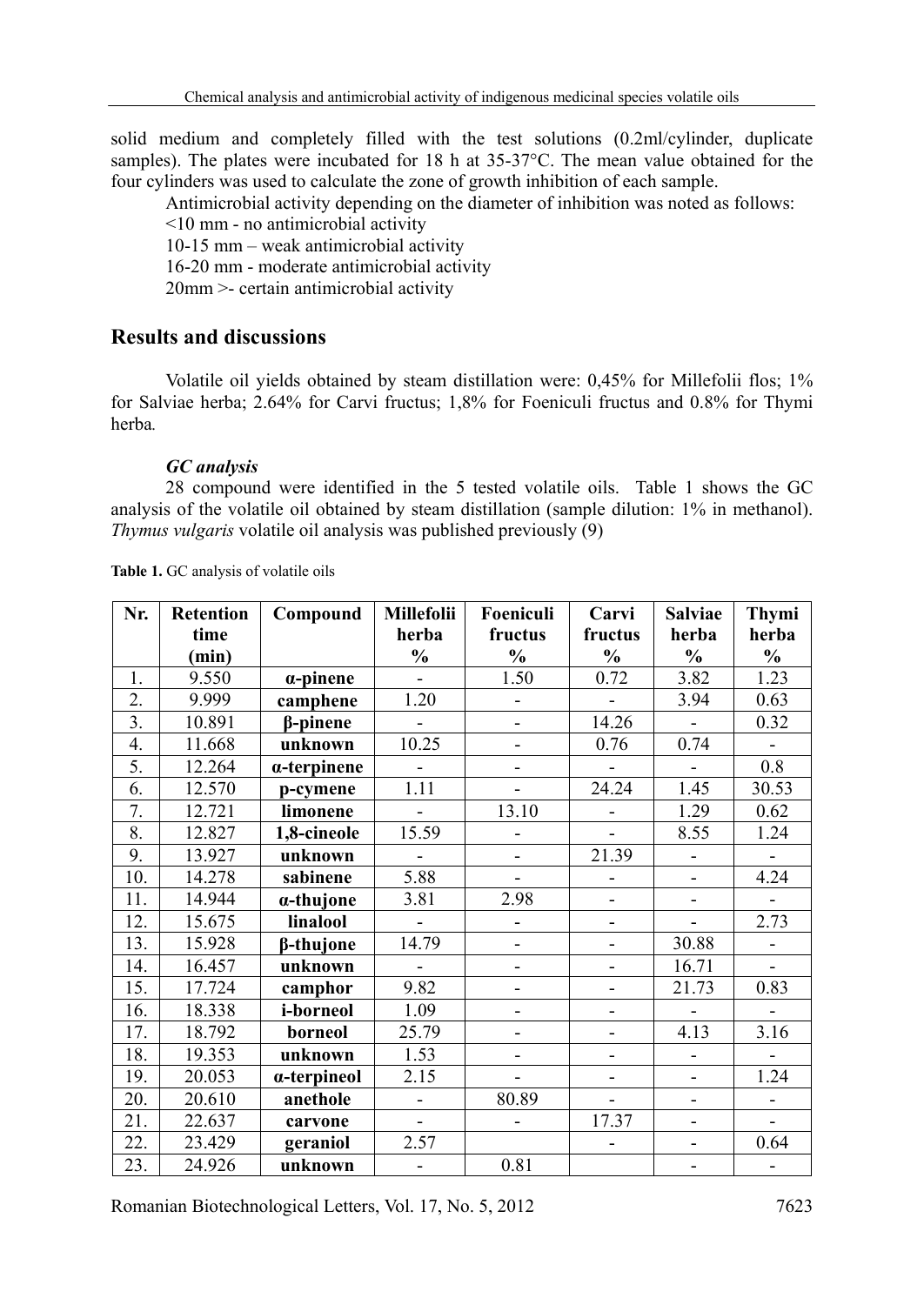|     |        | SULTANA NITA, RALUCA CHRISTOF, RASIT IUKSEL, MARIA ICHIM |      |       |       |
|-----|--------|----------------------------------------------------------|------|-------|-------|
|     |        |                                                          |      |       |       |
| 24. | 25.114 | unknown                                                  |      | 1.57  |       |
| 25. | 25.357 | thymol                                                   | 1.30 |       | 30.86 |
| 26. | 27.537 | carvacrol                                                |      | 17.13 | 3.37  |
| 27. | 27.934 | geranyl                                                  |      |       |       |
|     |        | acetate                                                  |      |       |       |

- | - | - | - | 2.48

# ALICE GRIGORE, SVETLANA COLCERU-MIHUL,INA PARASCHIV,

Specific compounds for each species were detected: anethol (80.89% in Foeniculi fructus), carvone (17.37% in Carvi fructus), β-thujone and camphor (30.88% and respectively 21.73% in Salviae herba), thymol (30.86% in Thymi herba) but also other compounds like 1,8-cineol (15.59% in Millefolii flores and 8.55% in Salviae herba), p-cymene (30.53% in Thymi herba and respectively 24.24% in Carvi fructus), borneol (25.79% in Millefolii flores), etc. The amounts of specific compounds were not always in accordance to European Pharmacopoeia limits for the studied plants, probably due to variables factors like the time and type of harvest and drying conditions.

 Sage volatile oil contains higher amount of β-tujone and camphor which are markers for plant maturity, as is presented in the literature. As regards Milleforii flores, previous data concerning the major compounds of Romanian yarrow oil were confirmed.

### *Antimicrobial assays*

28. 28.737 **caryophylle**

**ne** 

 Determination of antimicrobial activity for the highest concentration (D1=2% active compound) by diffusion method led to the qualitative evaluation of the activity for each volatile oil. Evaluation of antimicrobial activity by serial dilution method resulted in setting the minimum concentration of active product produced in the plant, but also the type of actions they have.

 Control sample tested against *E. coli* was inactive, the growth of colony forming units causing turbulence in the whole volume of liquid at all concentrations of alcohol / distilled water. This indicates that the hydroalcoholic solution, at any concentration, does not influence the inhibitory activity (antimicrobial) that samples of different concentrations might have against this bacterium.

*Thymus vulgaris* volatile oil exhibits a certain antimicrobial activity on two of the three bacterial strains tested, respectively prior to the test organism *Staphylococcus aureus* and *Pseudomonas aeruginosa* and, but also it is active against *Aspergillus niger* (Table 2). In terms of bacteriostatic action, it is obvious at concentrations of 2% for all three bacteria tested. A weak bactericidal action against *Candida albicans* was found at the lowest concentration of the sample, 0.25%.

|                                                                |      | E. coli |                 | S. aureus   |                          |           | P. aeruginosa   C. albicans |                          |   |             |              |           | A. niger    |    |    |
|----------------------------------------------------------------|------|---------|-----------------|-------------|--------------------------|-----------|-----------------------------|--------------------------|---|-------------|--------------|-----------|-------------|----|----|
| T. vulgaris<br>volatile oil $ _{\mathcal{O}mm}$<br>(dilutions) | Dish | $LM^*$  | $SM^{\ast\ast}$ | Dish<br>Ømm | LM                       | <b>SM</b> | Dish<br>Ømm                 | LM SM                    |   | Dish<br>Ømm | LM           | <b>SM</b> | Dish<br>Ømm | LM | SM |
| D <sub>1</sub>                                                 | <10  |         |                 | 20          | $\overline{\phantom{0}}$ |           | 34                          | $\overline{\phantom{a}}$ | ┿ | <10         |              |           | 30          | -  |    |
| D2                                                             | X    |         |                 |             | -                        |           |                             |                          |   | X           | $\mathrm{+}$ |           | X           |    |    |

**Table 2 -** Antimicrobial activity of *Thymus vulgaris* volatile oil against various strains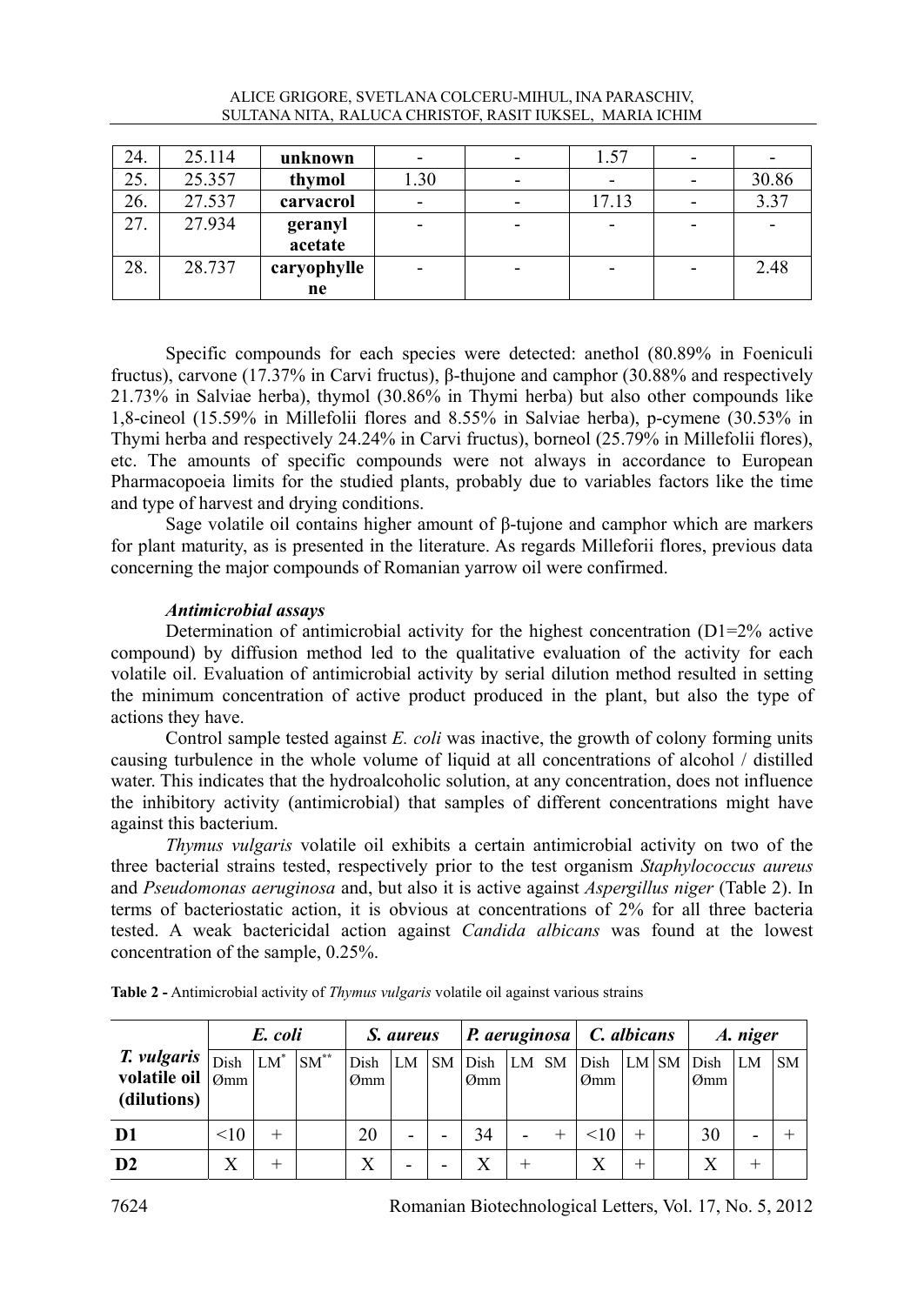| D3                                                    | $\mathbf{x}$<br>$\Lambda$ |                          |  | $\mathbf X$ | $\sim$ $-$ | $\overline{\phantom{0}}$ | X |  | X |                          |   | $\mathbf{v}$<br>л | $\overline{\phantom{0}}$ |  |
|-------------------------------------------------------|---------------------------|--------------------------|--|-------------|------------|--------------------------|---|--|---|--------------------------|---|-------------------|--------------------------|--|
| D4                                                    | $\mathbf{v}$<br>$\Lambda$ | $\overline{\phantom{a}}$ |  | X           | -          |                          | Χ |  | X | $\overline{\phantom{a}}$ | - | $\mathbf{v}$      | $\overline{\phantom{a}}$ |  |
| $*$ .<br>"liquid medium<br>$\ast\ast$<br>solid medium |                           |                          |  |             |            |                          |   |  |   |                          |   |                   |                          |  |

 *Achillea millefollium* volatile oil has a moderate antimicrobial activity against *Staphylococcus aureus*, while on the other bacterial strains shows no antimicrobial activity for any of the tested dilutions (Table 3). 0.25% concentration is the minimum inhibitory concentration against *Escherichia coli* and also at this concentration it has bactericidal action against *Candida albicans*.

**Table 3 -** Antimicrobial activity of *Achillea millefolium* volatile oil against various strains

|                                                 | E. coli     |           |     | S. aureus   |          |                          | P. aeruginosa |                          |           | C. albicans     |        |           | A. niger    |                          |           |
|-------------------------------------------------|-------------|-----------|-----|-------------|----------|--------------------------|---------------|--------------------------|-----------|-----------------|--------|-----------|-------------|--------------------------|-----------|
| $A.$ millefolium<br>volatile oil<br>(dilutions) | Dish<br>Ømm | $LM$ $SM$ |     | Dish<br>Ømm | LM       | <b>SM</b>                | Dish<br>Ømm   | LM                       | <b>SM</b> | Dish<br>Øm<br>m | LM     | <b>SM</b> | Dish<br>Ømm | LM                       | <b>SM</b> |
| D <sub>1</sub>                                  | <10         | $^{+}$    |     | 20          | 米<br>ppt | $\overline{\phantom{a}}$ | <10           | $^{+}$                   |           | <10             | $^{+}$ |           | <10         | $^{+}$                   |           |
| D <sub>2</sub>                                  | X           | $^{+}$    |     | X           | $+$      |                          | X             | $^{+}$                   |           | X               | $^{+}$ |           | X           | $+$                      |           |
| D <sub>3</sub>                                  | X           | $^{+}$    |     | X           | -        | $^{+}$                   | X             | $^{+}$                   |           | X               | $^{+}$ |           | X           | $^{+}$                   |           |
| D <sub>4</sub>                                  | X           | -         | $+$ | X           | -        | $^{+}$                   | X             | $\overline{\phantom{a}}$ | $^{+}$    | X               |        |           | X           | $\overline{\phantom{0}}$ |           |
| *<br><u>nrooinitoto</u>                         |             |           |     |             |          |                          |               |                          |           |                 |        |           |             |                          |           |

precipitate

 *Salvia officinalis* volatile oil shows a moderate antimicrobial action against *Staphylococcus aureus* at the highest dilution D1 (2% sample concentration) which is also the minimum inhibitory concentration (Table 4). A weak growth inhibitory activity on yeast culture was found for D1 dilution; D2 dilution of the sample (1% concentration of volatile oil) was determined as the minimum inhibitory concentration against this strain.

**Table 4 -** Antimicrobial activity of *Salvia officinalis* volatile oil against various strains

|                                               | E. coli       |        |           | S. aureus   |        |           | P. aeruginosa |        |           | C. albicans     |                          |           | A. niger    |        |  |
|-----------------------------------------------|---------------|--------|-----------|-------------|--------|-----------|---------------|--------|-----------|-----------------|--------------------------|-----------|-------------|--------|--|
| S. officinalis<br>volatile oil<br>(dilutions) | Dish<br>Ømm   | LM     | <b>SM</b> | Dish<br>Ømm | LM     | <b>SM</b> | Dish<br>Ømm   | LM     | <b>SM</b> | Dish<br>Øm<br>m | LM                       | <b>SM</b> | Dish<br>Ømm | LM SM  |  |
| D1                                            | $\leq 10$ ppt |        | $^{+}$    | 20          | ۰      | $+$       | <10           | $^{+}$ |           | 13              | $\overline{\phantom{a}}$ | -         | <10         | $^{+}$ |  |
| D <sub>2</sub>                                | X             | $^{+}$ |           | X           | $^{+}$ |           | X             | $^{+}$ |           | X               | $\overline{\phantom{a}}$ | $^{+}$    | X           | $\pm$  |  |
| D <sub>3</sub>                                | X             | $^{+}$ |           | X           | $^{+}$ |           | X             | $^{+}$ |           | Х               | $^{+}$                   |           | X           | $^{+}$ |  |
| D4                                            | X             | $\pm$  |           | X           | $^{+}$ |           | X             | $^{+}$ |           | Χ               | $^{+}$                   |           | X           | $^{+}$ |  |

 *Foeniculum vulgare* volatile oil shows a weak antimicrobial activity against *Escherichia coli*, *Pseudomonas aeruginosa*, *Staphylococcus aureus* and *Candida albicans* (Table 5). Against *Aspergillus niger*, the sample has no antimicrobial activity. The bacteriostatic activity was observed for *Escherichia coli* at D2 dilution and for *Staphylococcus aureus* at D3 dilution.

**Table 5.** Antimicrobial activity of *Foeniculum vulgare* volatile oil against various strains

Romanian Biotechnological Letters, Vol. 17, No. 5, 2012 7625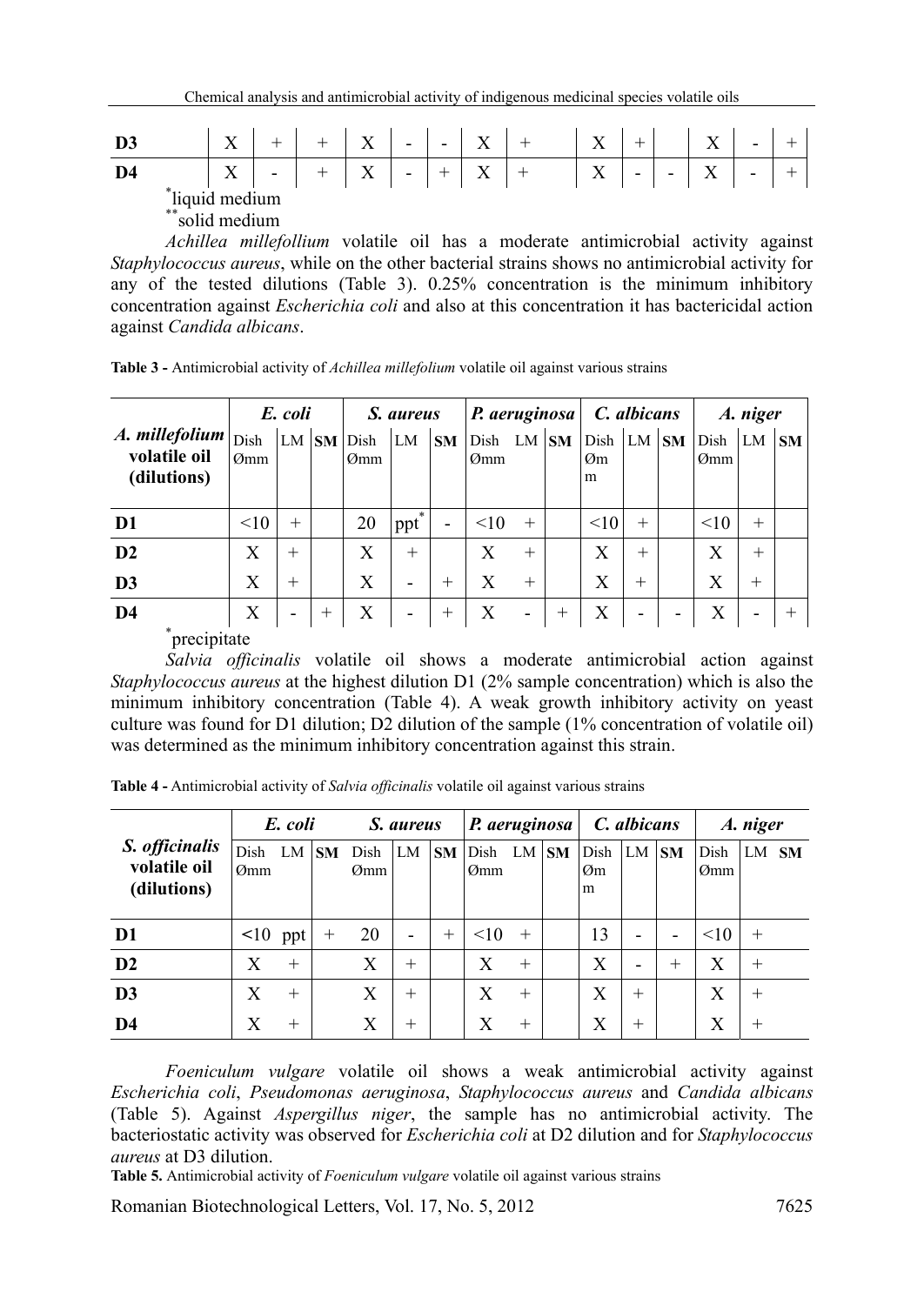|                                                  | E. coli     |                          |           | S. aureus   |        |           | P. aeruginosa C. albicans |                          |           |                 |                          |                          | A. niger        |        |  |
|--------------------------------------------------|-------------|--------------------------|-----------|-------------|--------|-----------|---------------------------|--------------------------|-----------|-----------------|--------------------------|--------------------------|-----------------|--------|--|
| <i>F. vulgare</i><br>volatile oil<br>(dilutions) | Dish<br>Ømm | LM                       | <b>SM</b> | Dish<br>Ømm | LM     | <b>SM</b> | Dish<br>Ømm               | LM                       | <b>SM</b> | Dish<br>Øm<br>m | LM                       | <b>SM</b>                | Dish<br>Øm<br>m | LM SM  |  |
| D <sub>1</sub>                                   | 14          | ppt                      | $^{+}$    | 12          |        |           | 14                        | ppt                      |           | 12              | $\overline{\phantom{0}}$ | -                        | <10             | $+$    |  |
| $\mathbf{D2}$                                    | X           | $\overline{\phantom{0}}$ | $^{+}$    | X           |        |           | X                         | -                        | $^{+}$    | X               |                          | $\overline{\phantom{0}}$ | X               | $^{+}$ |  |
| D <sub>3</sub>                                   | X           | $\overline{\phantom{0}}$ |           | X           |        | $^{+}$    | X                         | $\overline{\phantom{0}}$ | $^{+}$    | X               | $\overline{\phantom{0}}$ | $^{+}$                   | X               | $^{+}$ |  |
| D <sub>4</sub><br><u>nroqinitata</u>             | X           | -                        |           | X           | $^{+}$ |           | X                         | -                        | $^+$      | X               |                          | $^{+}$                   | X               | $^{+}$ |  |

precipitate

 *Carum carvi* volatile oil shows a weak antimicrobial activity against *Pseudomonas aeruginosa* and *Candida albicans* at D1 dilution (2% sample concentration) (Table 6). 1% concentration of the tested product is the minimum inhibitory against *Escherichia coli* and 0.5% concentration (dilution D3) against *Pseudomonas aeruginosa*. Against *Candida albicans*, caraway volatile oil exhibits antimicrobial activity at any tested dilution.

|                                         | E. coli          |        |           | S. aureus   |                |                          | P. aeruginosa C. albicans |                          |           |                 |                          |        | A. niger    |        |           |
|-----------------------------------------|------------------|--------|-----------|-------------|----------------|--------------------------|---------------------------|--------------------------|-----------|-----------------|--------------------------|--------|-------------|--------|-----------|
| C. carvi<br>volatile oil<br>(dilutions) | Dish<br>$Q_{mm}$ | LM     | <b>SM</b> | Dish<br>Ømm | LM             | SM                       | Dish<br>Ømm               | LM                       | <b>SM</b> | Dish<br>Øm<br>m | LM                       | S<br>M | Dish<br>Ømm | L<br>M | <b>SM</b> |
| D1                                      | <10              | ppt    | $^{+}$    | <10         | $\sim 10^{-1}$ | $\overline{\phantom{a}}$ | 13                        | ppt                      | $^{+}$    | -15             | $\overline{\phantom{a}}$ |        |             | $^{+}$ |           |
| D2                                      | X                | -      | $^{+}$    | X           |                |                          | X                         | $\overline{\phantom{0}}$ | $+$       | X               | $\overline{\phantom{a}}$ |        | X           | $^{+}$ |           |
| D <sub>3</sub>                          | X                | $^{+}$ | -         | X           |                | $^{+}$                   | X                         | $\overline{\phantom{a}}$ | $^{+}$    | X               | $\overline{\phantom{a}}$ |        | X           | $^{+}$ |           |
| D4                                      | X                | $^{+}$ | -         | X           | $^+$           | $^{+}$                   | X                         | $\overline{\phantom{0}}$ | $^+$      | X               | $\overline{\phantom{0}}$ |        |             | $\pm$  |           |

**Table 6.** Antimicrobial activity of *Carum carvi* volatile oil against various strains

\*precipitate

## **Conclusions**

 Volatile oils were obtained by steam distillation from 5 indigenous Romanian species - *Thymus vulgaris* L, *Salvia officinalis* L, *Achillea millefolium* L, *Foeniculum vulgare* L and *Carum carvi* L.

 The main compounds of each volatile oil detected by GC were: p-cymene and thymol in Thymi herba, anethole in Foeniculi fructus, p-cymene and carvone in Carvi fructus, borneol, 1,8-cineol and borneol in Millefolii herba, β-tujone and camphor in Salviae herba.

 Antimicrobial activities of volatile oils were tested using two methods: the dilution method for determination of minimal inhibitory concentration and the cylinder-plate diffusion method.

 Results confirmed that phenolic compounds like thymol and monoterpenic alcohols like linalool (constituents of thyme volatile oil) exhibit a strong antimicrobial effect on Grampositive and negative bacteria, yeasts and fungi.